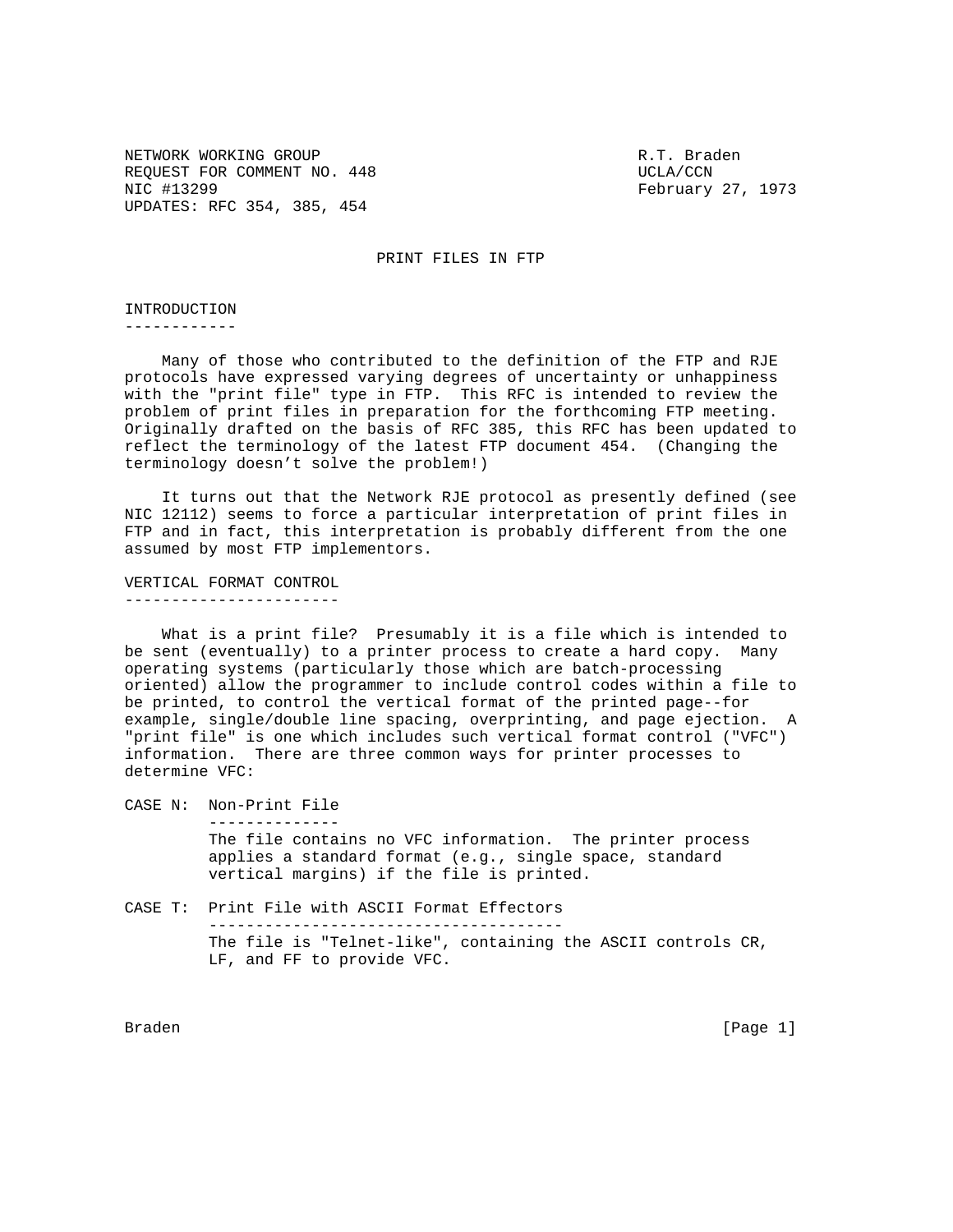CASE A: Print File with ASA (Fortran) VFC --------------------------------- The first character of each record is a VFC code; see RFC 454 for the codes.

 Assuming there are to be print files in FTP, these \_three\_ cases need to be considered. These three cases are explicitly included within the RJE protocol as "transmission" modes; we have borrowed the RJE labels N,T, and A from NIC #12112. The current FTP (RFC 454) seems to provide only \_two\_ cases: \_unformatted\_ and \_print\_file\_. It is unclear from RFC 454 how these two FTP formats are related to the three VFC cases. For example, it is unclear whether the FTP format is meant to be a property of the file as transferred over the Network or of the file as stored by the server.

 As I understand it, the Tenex system supports only case T. The distinction between Case N and Case T is not always clear, however. If a Tenex file which contains only the CR LF combination of format effectors is printed, it may be considered Case N where CR LF delimits a logical record, and where the standard format is to begin printing each record on a new line. The RJE protocol uses this ambiguity to advantage; see below.

 The IBM operating systems, on the other hand, support Cases N and A. The "output writer" process which drives the printer must know whether or not a file to be printed contains ASA VFC, so the system distinguishes internally between "print files" (Case A) and non-print files (Case N). The "print file" attribute is normally attached to a print file when it is created. For example, the language processors typically create print files for their "printer" output streams.

 Hence, when CCN's server FTP executes a STOR command, it must decide whether or not the new file is to be marked with the internal print file attribute. As noted earlier, FTP does not explicitly distinguish the three possible cases. We must either add some additional assumptions or server-dependent information outside FTP, or we must add a new format to FTP.

IMPLICATIONS OF RJE -------------------

To send an output ("printer") file to a user host, the RJE server will cause his FTP user process to send the file with the following attributes\*:

\*Note: Making the obvious conversion from RFC 385 to RFC 454 terminology.

Braden **Example 19** (Page 2)